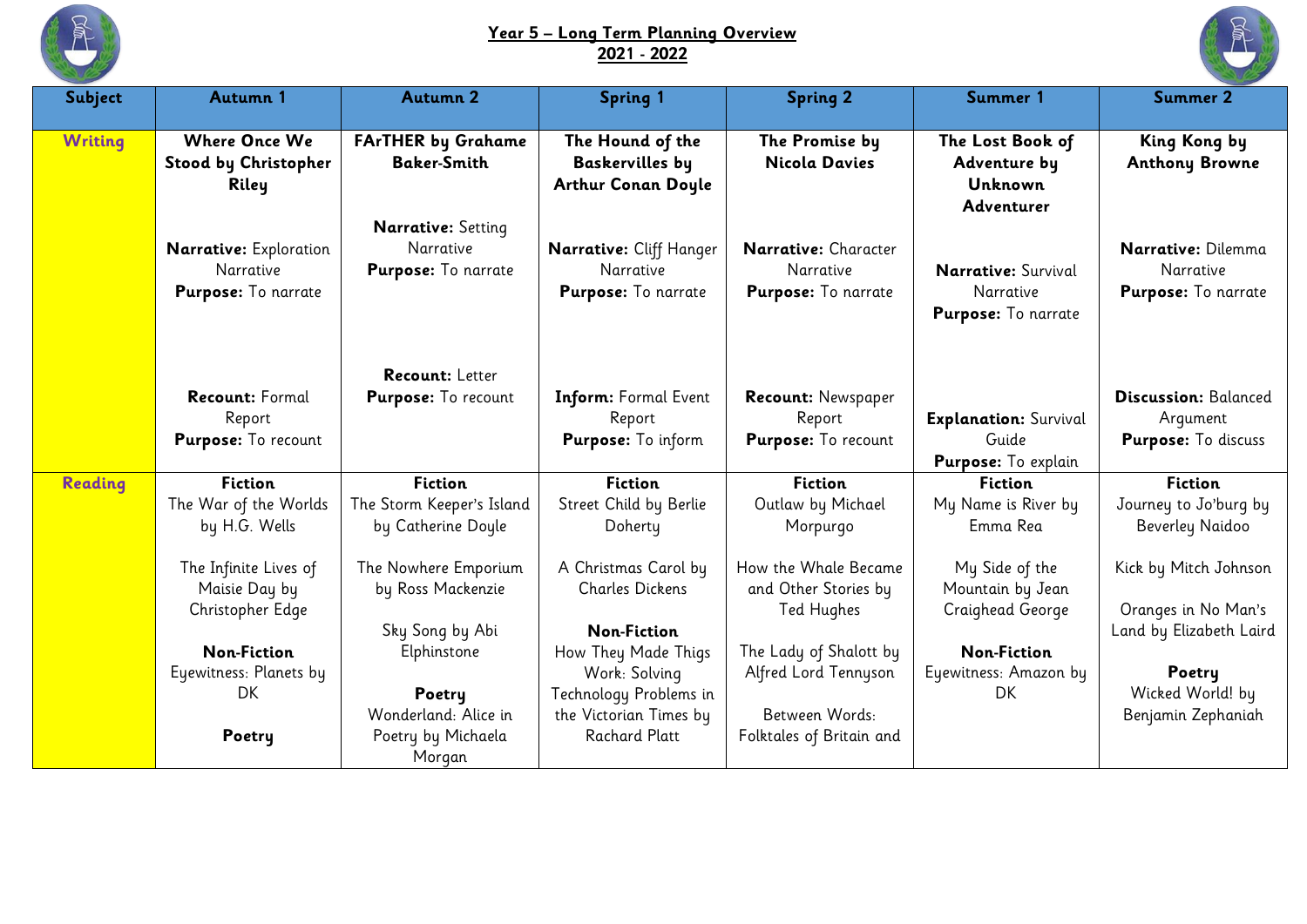|                | A Poem for Every Night     |                           | Eyewitness: Victorians    | Ireland by Kevin          | Mathalon Maps: North  |                           |
|----------------|----------------------------|---------------------------|---------------------------|---------------------------|-----------------------|---------------------------|
|                | of the Year by Allie Esiri |                           | by DK                     | Crossley-Holland          | America By Joanne     |                           |
|                |                            |                           |                           |                           | Randolph              |                           |
|                |                            |                           |                           | Poetry                    |                       |                           |
|                |                            |                           |                           | The Highwayman by         |                       |                           |
|                |                            |                           |                           | Alfred Niyes              |                       |                           |
| R.E            | <b>Ourselves</b>           | <b>Life Choices</b>       | <b>Mission</b>            | <b>Memorial Sacrifice</b> | Transformation        | Freedom and               |
|                | Created in the image       | Marriage commitment       | Continuing Jesus'         | The Eucharist: the living | Celebration of the    | Responsibility            |
|                | and likeness of God        | and service               | mission in diocese        | memory of Jesus'          | Spirit's transforming | Commandments enable       |
|                | Who am $I$ ?               | Is commitment important?  | [ecumenism]               | sacrifice                 | power                 | Christians to be free and |
|                |                            |                           | Do we all have a mission  | Why do we need            | How can energy        | responsible               |
|                |                            |                           | in life?                  | memories?                 | transform?            | How do rules bring        |
|                |                            | Judaism                   |                           |                           |                       | freedom?                  |
|                | Islam                      |                           |                           |                           |                       |                           |
|                |                            | Hope                      |                           |                           |                       |                           |
|                | <b>Life Choices</b>        | Advent; waiting in joyful | <b>Memorial Sacrifice</b> | Sacrifice                 | Freedom and           | Stewardship               |
|                | Marriage commitment        | hope for Jesus; the       | The Eucharist: the living | Lent: a time of aligning  | Responsibility        | The church is called to   |
|                | and service                | promised one              | memory of Jesus'          | with the sacrifice        | Commandments enable   | the stewardship of        |
|                | Is commitment              | What does it mean to live | sacrifice                 | already made by Jesus     | Christians to be free | Creation                  |
|                | important?                 | in hope?                  | Why do we need            | Why do we need to         | and responsible       | Can I be a steward of     |
|                |                            |                           | memories?                 | make sacrifices?          | How do rules bring    | creation?                 |
|                |                            |                           |                           |                           | freedom?              |                           |
| <b>CARITAS</b> | Dignity of the             | <b>Family and</b>         | Solidarity and the        | <b>Rights and</b>         | Option for the Poor   | The Dignity of Work       |
|                | <b>Human Person</b>        | Community                 | <b>Common Good</b>        | Responsibilities          | and Vulnerable        |                           |
|                |                            |                           |                           |                           |                       |                           |
|                |                            |                           |                           |                           |                       |                           |
|                | Stewardship                | Stewardship               | Stewardship               | Stewardship               | Stewardship           | Stewardship               |
| <b>Maths</b>   | Numbers to 1000000         | <b>Whole Numbers:</b>     | Graphs                    | <b>Decimals</b>           | <b>Position and</b>   | <b>Area and Perimeter</b> |
|                |                            | Multiplication and        |                           |                           | <b>Direction</b>      |                           |
|                | <b>Whole Numbers:</b>      | <b>Division</b>           | <b>Fractions</b>          | Percentages               |                       | Volume                    |
|                | <b>Addition and</b>        |                           |                           |                           | <b>Measurements</b>   |                           |
|                | Subtraction                | <b>Whole Numbers:</b>     |                           | Geometry                  |                       | <b>Roman Numerals</b>     |
|                |                            | <b>Word Problems</b>      |                           |                           |                       |                           |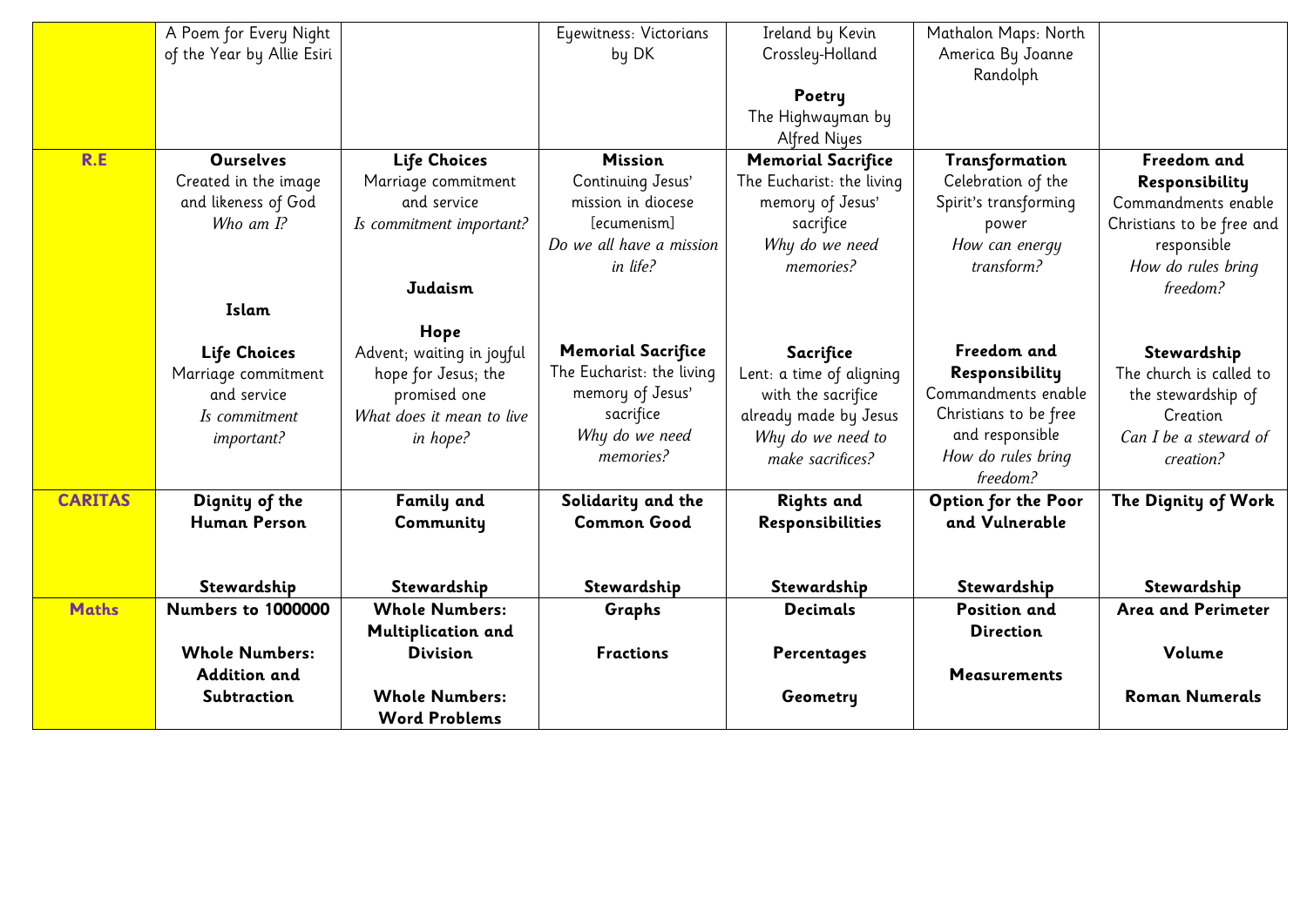| <b>Science</b>   | Will we ever send<br>another human to<br>the moon?<br>Earth, Space and<br>Magnetism                                                                                                                                                    | How different will you<br>be in 40 years?<br>Animals including<br>Humans                                                                                                                                    | Can you feel the force?<br>Forces                                                               |                                                                                                                      | Where is the salt in<br>the sea?<br>Properties and Changes<br>of Materials                                | Do all animals and<br>plants start as an<br>egg?<br>All Living Things  |
|------------------|----------------------------------------------------------------------------------------------------------------------------------------------------------------------------------------------------------------------------------------|-------------------------------------------------------------------------------------------------------------------------------------------------------------------------------------------------------------|-------------------------------------------------------------------------------------------------|----------------------------------------------------------------------------------------------------------------------|-----------------------------------------------------------------------------------------------------------|------------------------------------------------------------------------|
| <b>History</b>   | Does describing the<br>Vikings as vicious<br>raiders portray<br>them accurately?<br>Anglo-Saxons and the<br>Vikings<br>The Viking and Anglo-<br>Saxon struggle for the<br>Kingdom of England to<br>the time of Edward the<br>Confessor | <b>Was the Early</b><br><b>Islamic Civilisation</b><br>a 'beacon of light' in<br>the dark ages?<br><b>Ancient Civilisation</b><br>A non-European society<br>that provides contrasts<br>with British history | What was the<br>impact of the<br>industrial<br>revolution on<br>Salford?<br>Local History Study |                                                                                                                      |                                                                                                           |                                                                        |
| Geography        |                                                                                                                                                                                                                                        |                                                                                                                                                                                                             |                                                                                                 | What resources does<br>the UK have and<br>what does it trade?<br>UK Trade, economy<br>and natural resources<br>study | Why should the<br>Amazon rainforest be<br>important to us all?<br>Rainforest study,<br>biomes and triomes | Why is South<br>America in the news<br>again?<br>South American Study  |
| <b>Computing</b> | <b>Sharing Information</b><br>Computer Systems and<br>Networks                                                                                                                                                                         | <b>Flat-file databases</b><br>Data and Information                                                                                                                                                          | <b>Vector Drawing</b><br><b>Creating Media</b>                                                  | <b>Video Editing</b><br><b>Creating Media</b>                                                                        | Selection in Physical<br>Computing<br>Programming                                                         | <b>Selection in Quizzes</b><br>Programming                             |
| Art              |                                                                                                                                                                                                                                        |                                                                                                                                                                                                             | Drawing<br>Käthe Kollwitz                                                                       | Sculpture<br>Anthony Gormley                                                                                         | Printing<br>Frances Gearhart<br>Linocut Printing onto<br>Sustainable Bags<br>inspired by Rosseau          | Painting<br>Henri Rosseau - Classic<br>John Dyer/ Nixiwaka<br>Yawanawá |